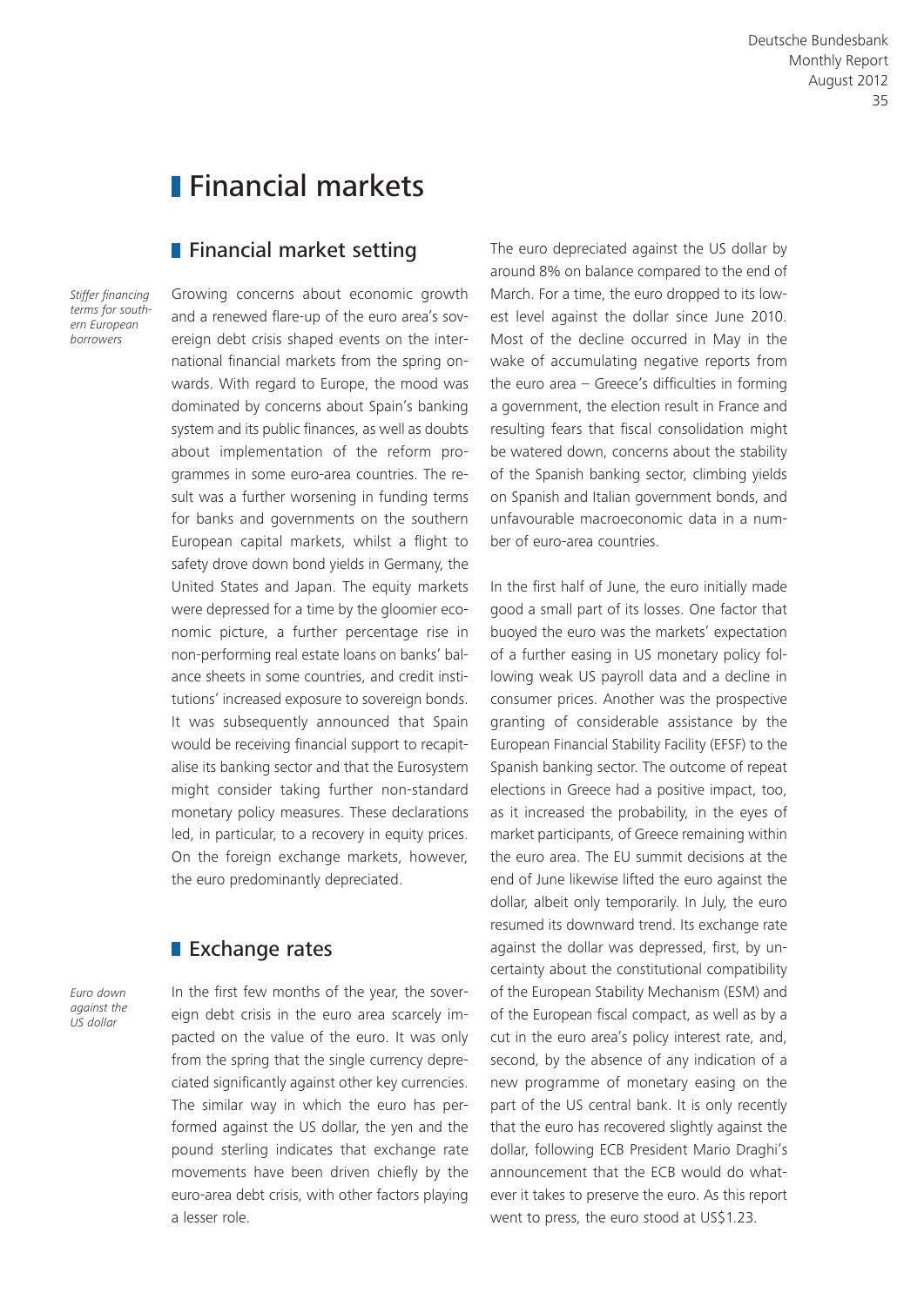

*Euro also down against the yen …*

The value of the euro declined even more steeply from the end of March against the yen, which, like the US dollar, arguably benefited from investors' heightened risk aversion and the resulting capital inflows. The yen was additionally supported by unexpectedly strong GDP growth data for the first quarter of 2012, from which the markets inferred that further monetary loosening in Japan was unlikely. The euro temporarily fell to its lowest level against the yen since autumn 2000. At the end of the period under review the euro recovered slightly to ¥97, partly owing to weaker growth in Japan in the second quarter. This was about 11% down on the euro's comparable level at the end of March.

The euro also recorded losses against the pound sterling in the period under review, although, totalling around 6%, the decline was less marked than against the yen and the US dollar. In this case, too, the euro's depreciation was triggered primarily by the intensifying euro-area sovereign debt crisis. The euro might have lost even more ground against the pound had it not been for market expectations that the Bank of England would expand its asset purchase programme and the publication of data indicating that the UK economy was stalling, which lessened the probability of monetary policy tightening in the near future. Most recently, the euro was trading at £0.78 against the pound.

The euro has lost about 6% of its external value compared with the end of the first quarter against the currencies of its 20 largest trading partners. Most recently, the single currency was trading 8½% below its level at the launch of monetary union. In real terms, too, ie taking account of the inflation differentials between the euro area and its major trading partners, the effective euro exchange rate declined significantly in the period under review. The price competitiveness of euro-area exporters has improved accordingly. It is now somewhat better than the long-term average.

# Securities markets and portfolio transactions

The yields of US, German and Japanese tenyear government bonds fell to new lows at mid-year. Demand for liquid and safe debt instruments was pushed up starkly by investors' increased risk perception and the tensions in the euro area, as well as by uncertainty about the prospects for growth in all three of these major economies. In the United States, the latest macroeconomic figures were in part well down on the first quarter. US Treasury yields

*… and against the pound*

*Drop in effective euro exchange rate*

*International bond markets*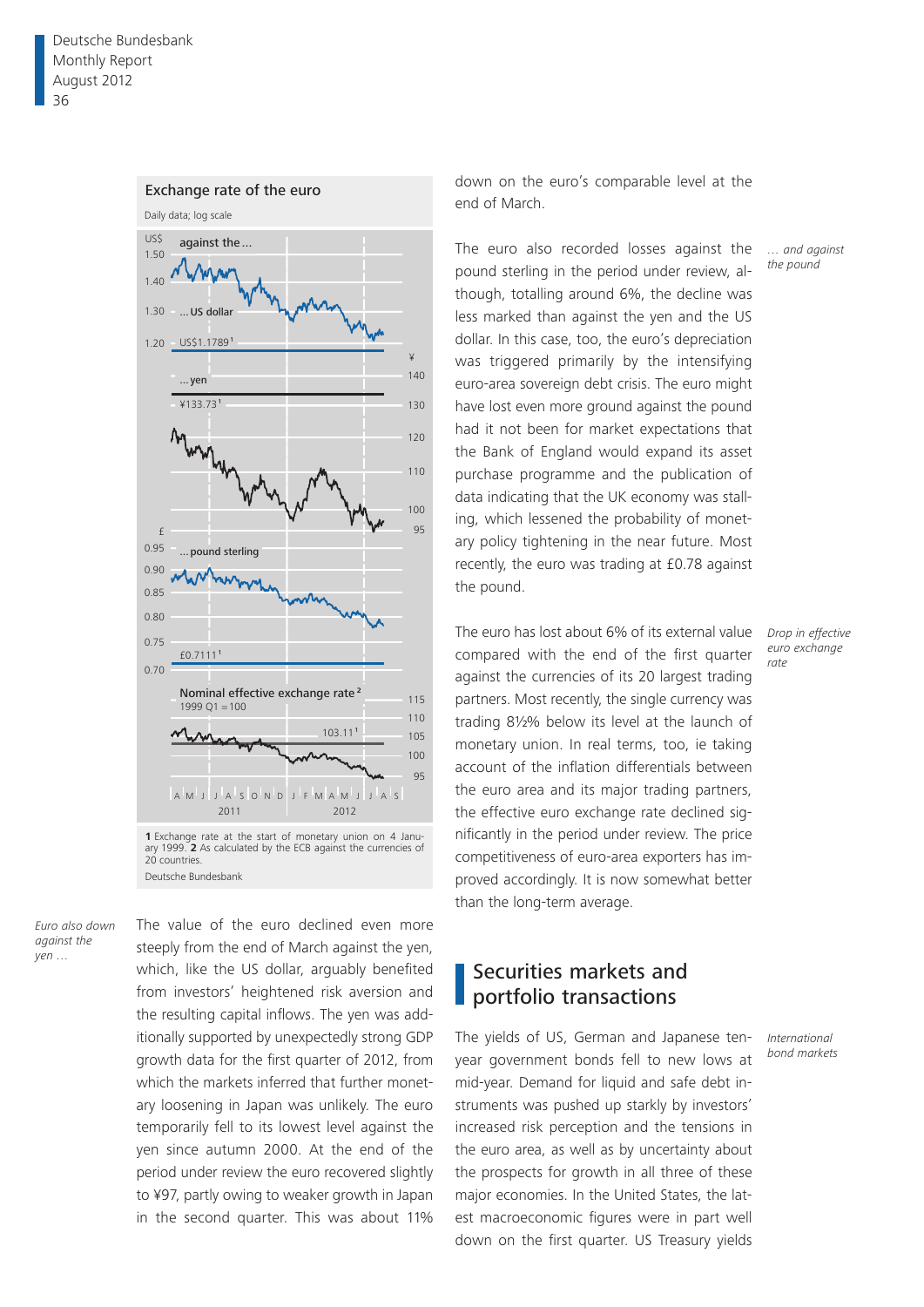came under additional pressure from heightened expectations of further monetary easing in the second half of the year and political dilatoriness in addressing the drastic fiscal consolidation due to come into effect at the start of next year under current law ("fiscal cliff"). Market expectations for economic growth in Japan were dampened by a weaker net export trend – the result, in particular, of slacker growth in China – and decisions to introduce fiscal consolidation measures in 2013. Growing political and economic uncertainty in the euro area has recently prompted analysts to lower their growth expectations for Germany. On balance, ten-year sovereign bond yields fell vis-à-vis the first quarter by ¼ percentage point in Germany, ½ percentage point in the USA and by a marginal amount in Japan; at 1.5%, 1.8% and 0.9% respectively, they are at low levels.

*Wider yield spreads in the euro area*

Yields on ten-year government bonds within the euro area, by contrast, diverged compared to the first quarter of 2012. Both the (unweighted) interest rate dispersion and the GDPweighted yield spread of longer-dated government bonds of other euro countries over German Bunds with a comparable maturity were of late well above their five-year average, at 668 and 333 basis points respectively. Doubts about implementation of the reform programmes announced in several countries as well as worries about the Spanish banking system forced up yields in southern member states until the end of May. A brief uplift in confidence in June in connection with the rescue package for the Spanish banking sector was followed in July by a resurgence of fears concerning a possible Greek exit from the euro area and the sustainability of public finances in some member states. Ireland, on the other hand, provides an example of how the capital market rewards determined reform efforts: yields on Irish government bonds have fallen considerably against the highs of last year. Most recently, the yield on long-term Irish bonds was 6.3%, compared with 14.4% in July 2011. At these reduced yields, Ireland was able



Sources: Thomson Reuters and Bundesbank calculations. **1** Debt haircut on 9 March 2012. **2** Standard deviation of yield spreads of euro-area government bonds. Deutsche Bundesbank

to raise capital on the market for the first time since autumn 20101.

Following a speech at the end of July in which ECB President Mario Draghi raised the prospect of further Eurosystem measures to stabilise the financial markets, and his allusion at a press conference on 2 August to a new bond purchase programme focusing on shorter maturities, yields fell significantly in some euro-area peripheral countries. The decline was most pro*Divergent yield curve movements*

<sup>1</sup> Ireland has not issued any ten-year government bonds since January 2010. The residual maturity of the Irish benchmark bond (maturing in October 2020) is thus still over eight years.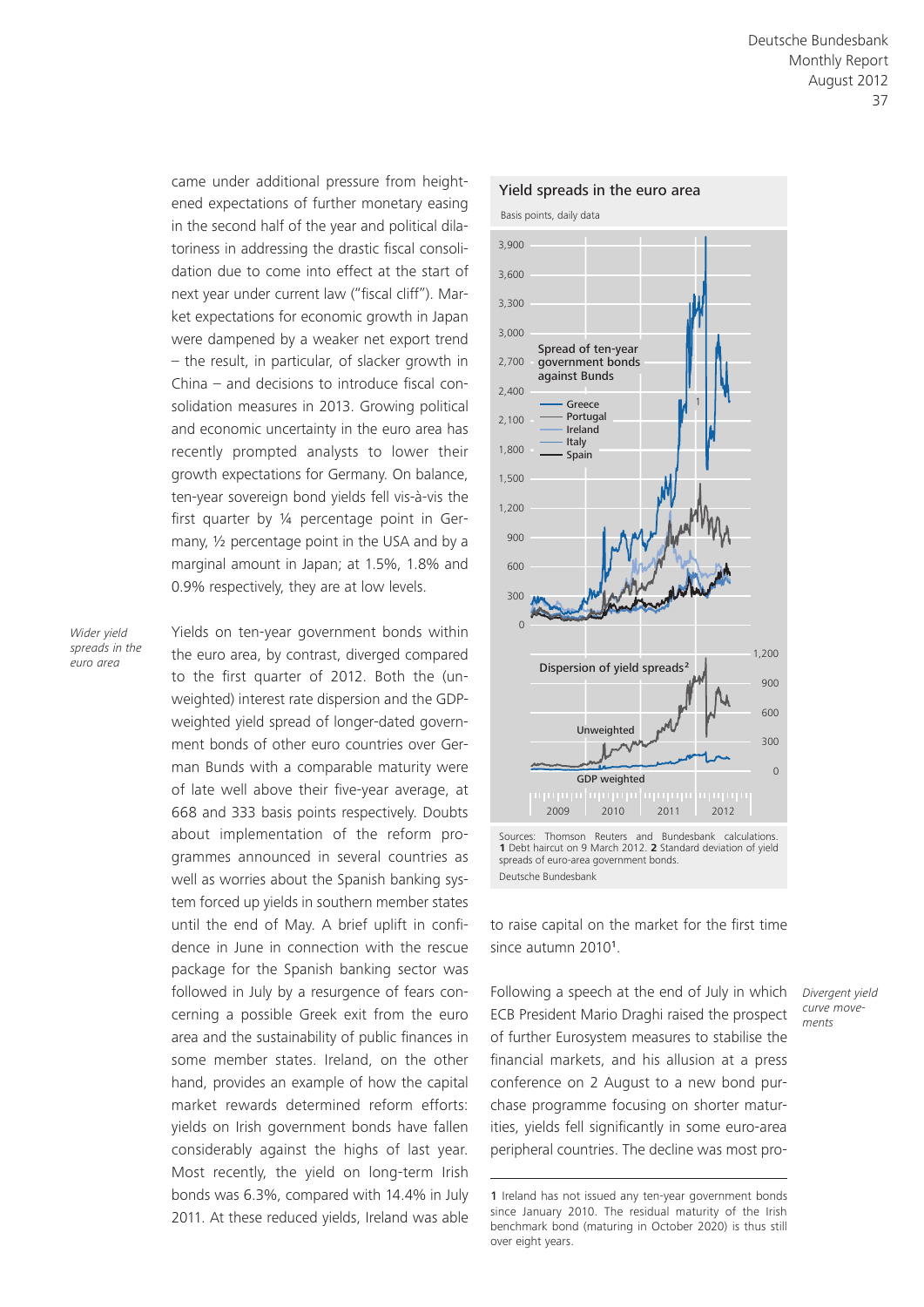

Deutsche Bundesbank

nounced in the maturity bucket up to two years, but also left its mark on longer-dated paper. This was mirrored to an extent in an upward shift in the German yield curve over the same period, possibly as a result of a fall-off in safe-haven inflows.

Previously, however, the German yield curve had flattened and shifted downwards. For money market-like one-year maturities, German sovereign debt has consistently offered a negative return since the start of July – of most recently 7 basis points. Long-term yields on German government bonds have dipped even more against the end of the first quarter. In the

period under review Bunds fluctuated within a range of 1% to 1½%, driven principally by the inflows and outflows of investors in search of liquidity and safety. This is reflected, for instance, in the inverse relationship between Bund yields and a liquidity measure  $-$  the spread between agency bonds issued by Germany's KfW banking group, which are equally safe but of varying liquidity, and German Bunds. The fact that German government bonds are in greater demand because they offer a liquid and safe store of value is also demonstrated by the negative correlation between their yields and indicators expressing uncertainty, such as the implied volatility on bond or equity markets derived from option contracts.

Inflation expectations for the European consumer price index, calculated by comparing index-linked and nominal bonds, have risen slightly, with the forward inflation rate from five to ten years moving up 39 basis points to 2.5%. This is attributable to the fact that real yields – now negative over the whole maturity range up to ten years  $-$  are dropping more sharply than nominal yields.

Yields on investment-grade European corporate bonds decreased against the end of the first quarter of 2012. Corporate bonds with a residual maturity of seven to ten years and a BBB rating were yielding 4.4% as this report went to print.<sup>2</sup> The corporate bond spread over German Bunds, whose yields weakened in the period under review, as mentioned above, also narrowed.

Despite reduced yields, capital-raising on the German bond market remained moderate in the second quarter of 2012. The gross issuance volume amounted to €339½ billion, which was below the figure for the previous quarter (€396 billion). After deducting redemptions, which were also down, and taking account of changes

*Improved funding terms for firms*

*Net redemptions on the German bond market*

<sup>2</sup> This is based on yields on corporate bonds included in the different rating grades of the iBoxx bond indices. These indices cover bonds issued by both banks and non-banks.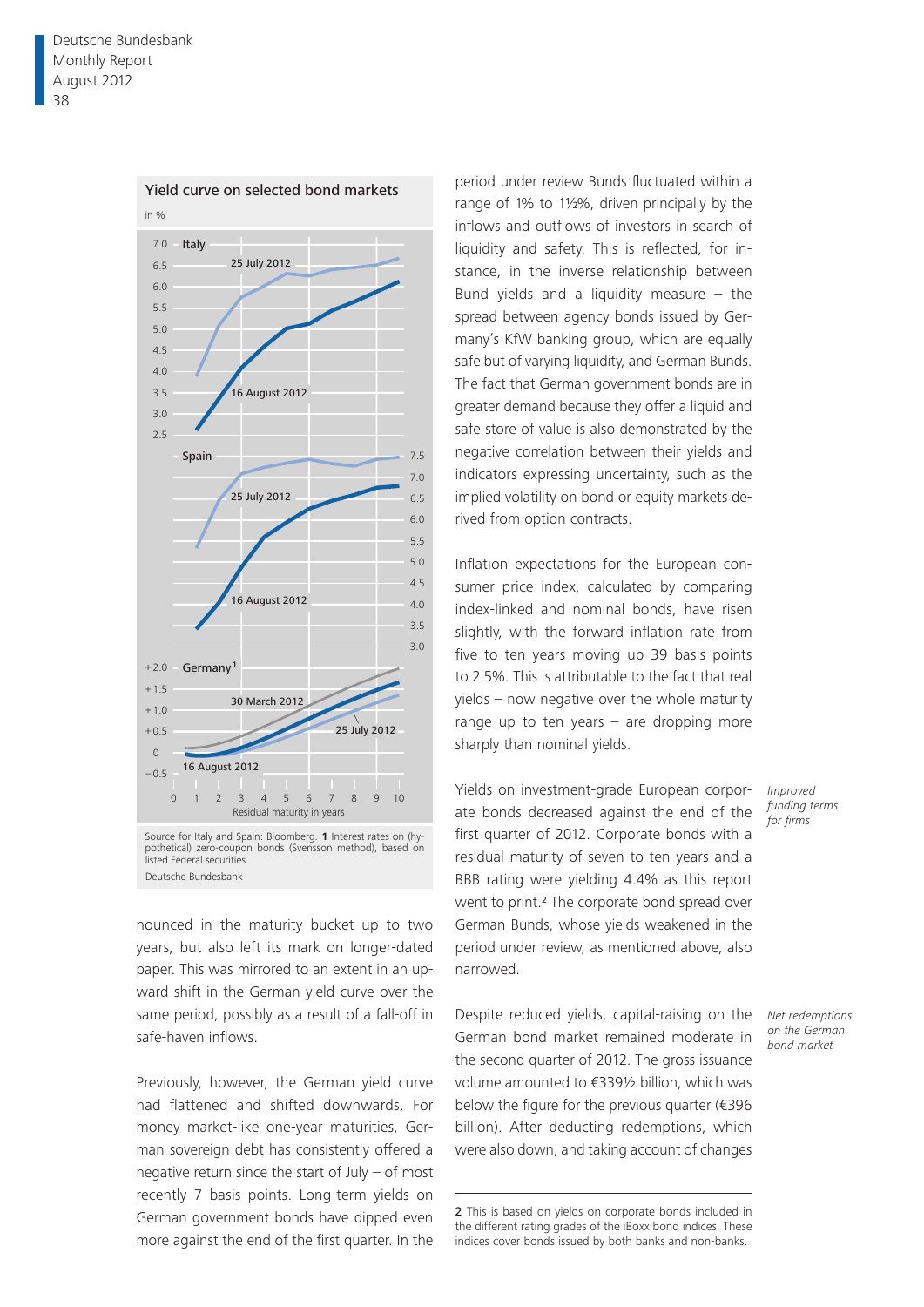in issuers' holdings of their own securities, the outstanding volume of German bonds decreased by a net €2 billion. However, foreign borrowers placed debt securities worth €2 billion on the German market. On balance, the volume of bonds circulating in Germany shrank by €½ billion.

*Public sector borrowing*

The public sector raised €23 billion on the bond market in the second quarter of 2012, compared with €63½ billion in the previous three months. These figures include issues from resolution agencies of German banks – these issues are ascribed to the public sector for statistical purposes. Central government itself issued mainly ten-year Bunds (€14 billion), and to a lesser extent 30-year Bunds (€5 billion). This contrasted with net redemptions of two-year Schätze and five-year Bobls totalling €4 billion and €2½ billion respectively. Overall, the German state governments tapped the capital market for €13 billion in the period under review.

*Net redemptions of corporate bonds*

Domestic companies still appear to have comparatively little need for capital. They redeemed debt securities for €5½ billion net between April and June. These were solely bonds and notes with maturities of over one year.

*Net redemptions by credit institutions*

Domestic credit institutions, which continued to receive abundant funds from abroad and recorded rapid deposit growth, likewise further curtailed their capital market debt in Germany in the quarter under review, paying down €20 billion. In particular, they redeemed "other bank bonds", which can be structured flexibly (€15 billion), and public Pfandbriefe (€11½ billion). These redemptions were partly offset by net issuance of mortgage Pfandbriefe and debt securities of specialised credit institutions to the value of €4½ billion and €2½ billion respectively.

*Purchase of debt securities*

A breakdown of bond purchases clearly reveals the safe-haven motif underlying the financial flows. The largest category of buyers on the domestic bond market in the second quarter of



# Corporate bond yields in the euro area**\***

Source: Markit. **\*** BBB-rated bonds with a residual maturity of seven to ten years. Deutsche Bundesbank

### Investment activity in the German securities markets

€ billion

|                                                                                                                                    | 2011                                           | 2012                                |                                              |
|------------------------------------------------------------------------------------------------------------------------------------|------------------------------------------------|-------------------------------------|----------------------------------------------|
| Item                                                                                                                               | Q <sub>2</sub>                                 | Q1                                  | Q <sub>2</sub>                               |
| Debt securities<br>Residents<br>Credit institutions<br>of which<br>Foreign debt securities<br>Deutsche Bundesbank<br>Other sectors | $-29.0$<br>$-17.5$<br>$-2.6$<br>0.5<br>$-11.9$ | 47.3<br>1.9<br>$-0.2$<br>0.5<br>449 | $-18.0$<br>$-21.6$<br>$-14.8$<br>$-12$<br>48 |
| of which<br>Domestic debt securities<br>Non-residents                                                                              | $-19.0$<br>35.0                                | 7.2<br>13.6                         | $-13.3$<br>17.7                              |
| <b>Shares</b><br>Residents<br>Credit institutions<br>of which                                                                      | 15.3<br>$-03$                                  | 7.1<br>5.5                          | $-3.9$<br>$-11.4$                            |
| Domestic shares<br>Non-banks<br>of which                                                                                           | $-5.1$<br>15.5                                 | 10.2<br>1.6                         | $-11.9$<br>7.4                               |
| Domestic shares<br>Non-residents                                                                                                   | 8.2<br>147                                     | $-0.2$<br>$-8.7$                    | 4.2<br>9.2                                   |
| Mutual fund shares<br>Investment in specialised funds<br>Investment in funds open                                                  | 42                                             | 21.6                                | 15.8                                         |
| to the general public<br>of which                                                                                                  | 0.5                                            | $-0.5$                              | 0.4                                          |
| Share-based funds                                                                                                                  | 1.4                                            | $-0.9$                              | 1.4                                          |
| Deutsche Bundesbank                                                                                                                |                                                |                                     |                                              |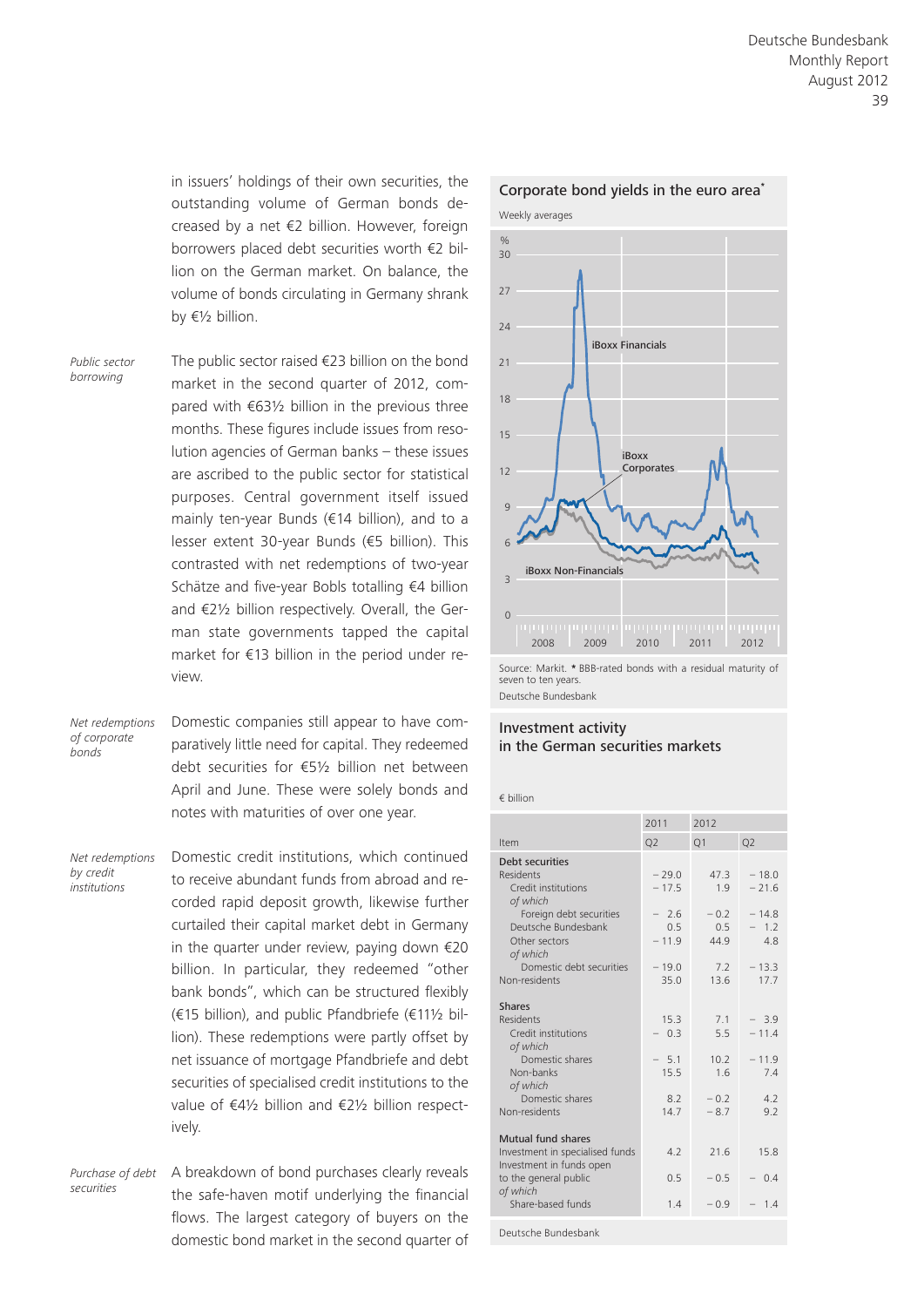#### Equity market



Sources: Thomson Reuters and Bundesbank calculations. **1** End-of-month levels; derived from a three-stage dividend discount model using three to five-year IBES earnings growth expectations. **2** Expected future volatility, calculated from prices of options on the Euro Stoxx. Deutsche Bundesbank

2012 were foreign investors, who added German debt instruments totalling €17½ billion to their portfolios. They favoured public sector issuers. Domestic non-banks also purchased debt securities for €5 billion net, though these were exclusively foreign securities. These purchases were accompanied by net sales and redemptions by credit institutions and the Deutsche Bundesbank amounting to €21½ billion and €1 billion respectively, both of which mainly sold off foreign securities.

*focus on Spanish banks*

Stock markets The gloomier economic outlook and the escal- spectively. ation of the debt crisis in some southern European countries also made themselves felt on

the equity markets. Market players' attention focused in particular on the Spanish banks, which came under pressure from plummeting prices on the Spanish property market and doubts about the sustainability of the country's public finances. The banks' share prices dropped considerably in some instances, partly owing to their increased exposure to sovereign bonds from crisis-hit countries incurred in the wake of the three-year longer-term refinancing operations. This underscores yet again the problematic close interlinkage between credit institutions and governments in the financial and sovereign debt crisis.

In June, however, the equity markets rebounded. This mood swing was driven partly by the expectation that recapitalisation would be provided for distressed Spanish banks. In addition, share prices received a boost from the formation of a government in Greece, hopes of an easing in US monetary policy and the assistance measures from the Eurosystem mooted in July. On balance, European equities, as measured by the Euro Stoxx, were most recently 1½% down on their level at the end of March. Persistent market anxiety showed itself in particular in the price movements of European bank stocks, which have lost about 12% of their value since April.

The fall in share prices went hand in hand with a reduced price-earnings ratio and heightened risk aversion on the part of equity investors. The implied equity risk premium, which can be calculated using a three-stage dividend discount model and analysts' (I/B/E/S) earnings expectations, saw an increase for bank stocks in particular. Accordingly, investors were prepared to hold shares only at reduced prices. To hold bank stocks they required an implied return of 14% in July, compared with 11% for the market as a whole (Euro Stoxx). Back in March, the return required for investing in bank shares and in the market as a whole was 7% and 8% re-

*Higher risk premiums on equities*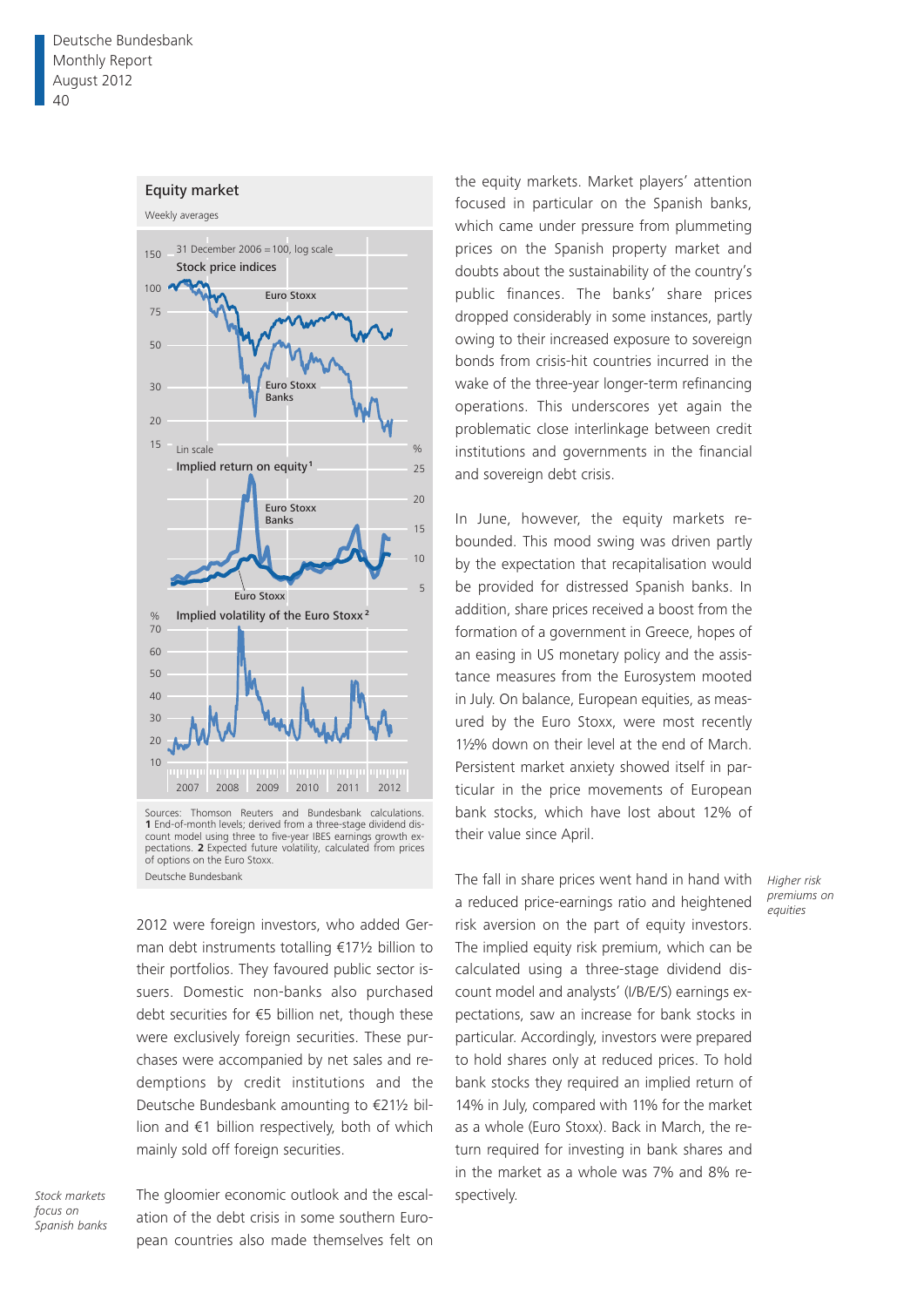Risk premiums also rose on the US equity market. However, the determinants differed from those in the euro area: earnings expectations 12 months forward for S&P 500 enterprises – unlike for Euro Stoxx firms – have risen since April. In addition, US stocks have held their price level.

*Stock market funding and stock purchases* Issuing activity on the German equity market remained relatively muted in the second quarter of 2012. Domestic companies issued €1½ billion of new shares, split equally between listed and non-listed equities. The volume of foreign shares on the German market concurrently increased by €4 billion. Shares were bought primarily by non-resident investors (€9 billion) – as is usual after key dividend payment dates. Resident non-banks bought equities in the amount of  $E7\frac{1}{2}$  billion, whereas domestic credit institutions offloaded €11½ billion worth of stocks, after being net buyers in the first quarter.

*Sales and purchases of mutual fund shares*

During the reporting period, domestic collective investment firms recorded net inflows of €15½ billion, as against €21 billion in the previous three months. The inflows were channelled exclusively to specialised funds reserved for institutional investors (€16 billion). In the retail fund market, open-end real estate funds, mixed funds and bond funds attracted new subscriptions to the value of  $E_2$  billion each. However, equity funds and mixed securities-based funds redeemed share units (€1½ billion and €½ billion respectively). Mutual funds distributed by foreign companies on the German market also recorded net outflows totalling €3½ billion in the second quarter of 2012. Domestic nonbanks were the main buyers, adding €16½ billion worth of mutual fund shares to their portfolios. Their interest was exclusively in German mutual fund shares. By contrast, foreign investors and domestic credit institutions disposed of fund units amounting to  $\epsilon$ 2½ billion and  $\epsilon$ 2 billion net respectively.

#### Major items of the balance of payments

€ billion

|                                                                                                                                                         | 2011                                                | 2012                                                                                          |                                                                            |
|---------------------------------------------------------------------------------------------------------------------------------------------------------|-----------------------------------------------------|-----------------------------------------------------------------------------------------------|----------------------------------------------------------------------------|
| Item                                                                                                                                                    | Q <sub>2</sub>                                      | Q1                                                                                            | Q <sub>2</sub>                                                             |
| Current account <sup>1, 2</sup><br>I<br>Foreign trade <sup>1, 3</sup><br>Services <sup>1</sup><br>Income <sup>1</sup><br>Current transfers <sup>1</sup> | $+25.7$<br>$+38.0$<br>$-3.0$<br>0.1<br>$+$<br>4.7   | 41.1<br>$+$<br>45.4<br>$^{+}$<br>0.4<br>$\overline{\phantom{0}}$<br>15.7<br>$\! + \!$<br>15.1 | $+35.6$<br>$+47.9$<br>1.4<br>$\overline{\phantom{0}}$<br>4.9<br>$+$<br>6.7 |
| Capital transfers <sup>1, 4</sup><br>Ш                                                                                                                  | 0.3                                                 | 0.2<br>$^{+}$                                                                                 | 0.4<br>$\ddot{}$                                                           |
| III Financial account <sup>1</sup><br>(Net capital exports: $-$ )                                                                                       | $-46.1$                                             | 61.4                                                                                          | $-63.5$                                                                    |
| Direct investment<br>1<br>German investment                                                                                                             | $+ 4.4$                                             | 23.3                                                                                          | 9.8                                                                        |
| abroad<br>Foreign investment                                                                                                                            | 0.4                                                 | 27.0                                                                                          | $-12.8$                                                                    |
| in Germany                                                                                                                                              | 4.9<br>$+$                                          | $\ddot{}$<br>3.7                                                                              | 3.0<br>$^{+}$                                                              |
| 2 Portfolio investment<br>German investment                                                                                                             | $+34.1$                                             | 35.4                                                                                          | $+24.5$                                                                    |
| abroad<br>Shares<br>Mutual fund shares<br>Debt securities<br>Bonds and notes <sup>5</sup><br>of which                                                   | $-15.0$<br>8.9<br>2.0<br>4.0<br>3.7<br>$^{+}$       | 39.4<br>5.9<br>$^{+}$<br>6.3<br>38.9<br>36.4                                                  | 0.0<br>1.4<br>3.3<br>$^{+}$<br>1.9<br>3.6                                  |
| Euro-denominated<br>bonds and notes<br>Money market                                                                                                     | 6.7<br>$\ddot{}$                                    | 38.5                                                                                          | 4.5                                                                        |
| instruments<br>Foreign investment                                                                                                                       | 7.7                                                 | 2.6                                                                                           | 1.7<br>$^{+}$                                                              |
| in Germany<br>Shares<br>Mutual fund shares<br>Debt securities<br>Bonds and notes <sup>5</sup><br>of which                                               | $+49.1$<br>$+13.2$<br>$+ 0.9$<br>$+35.0$<br>$+32.6$ | 4.0<br>$^{+}$<br>8.6<br>1.0<br>13.6<br>$\ddot{}$<br>14.1<br>$^{+}$                            | $+24.6$<br>$+9.3$<br>2.4<br>$+17.7$<br>$+11.9$                             |
| Public bonds and<br>notes                                                                                                                               | $+30.7$                                             | 29.2<br>$+$                                                                                   | $+23.1$                                                                    |
| Money market<br>instruments                                                                                                                             | 2.5<br>$+$                                          | 0.5                                                                                           | 5.8<br>$\ddot{}$                                                           |
| 3 Financial derivatives <sup>6</sup>                                                                                                                    | 5.5                                                 | 3.5<br>$\overline{\phantom{0}}$                                                               | 6.9                                                                        |
| 4 Other investment7<br>Monetary financial                                                                                                               | $-78.7$                                             | 1.8<br>$^{+}$                                                                                 | $-70.5$                                                                    |
| institutions <sup>8</sup><br>of which short-term<br>Enterprises and                                                                                     | $-52.5$<br>$-47.6$                                  | $+232.9$<br>$+215.5$                                                                          | $-12.7$<br>$-16.6$                                                         |
| households<br>of which short-term<br>General government<br>of which short-term<br>Bundesbank                                                            | 4.3<br>3.1<br>$^{+}$<br>5.7<br>7.1<br>$-16.2$       | 25.2<br>22.4<br>24.7<br>25.8<br>$-181.3$                                                      | 1.0<br>2.1<br>$-11.1$<br>$-11.9$<br>$-45.7$                                |
| 5 Change in reserve assets<br>at transaction values<br>(increase: $-$ )9                                                                                | 0.4                                                 | 1.0                                                                                           | $-0.8$                                                                     |
| IV Errors and omissions                                                                                                                                 | $+20.6$                                             | 20.1<br>$\! + \!$                                                                             | $+27.5$                                                                    |

1 Balance. 2 Including supplementary trade items. 3 Special trade according to the official foreign trade statistics (source: Federal Statistical Office). 4 Including the acquisition/disposal of non-produced non-financial assets. 5 Original maturity of more than one year. 6 Securitised and non-securitised options as well as financial futures contracts. 7 Includes financial and trade credits, bank deposits and other assets. 8 Excluding the Bundesbank. 9 Excluding allocation of SDRs and excluding changes due to value adjustments.

Deutsche Bundesbank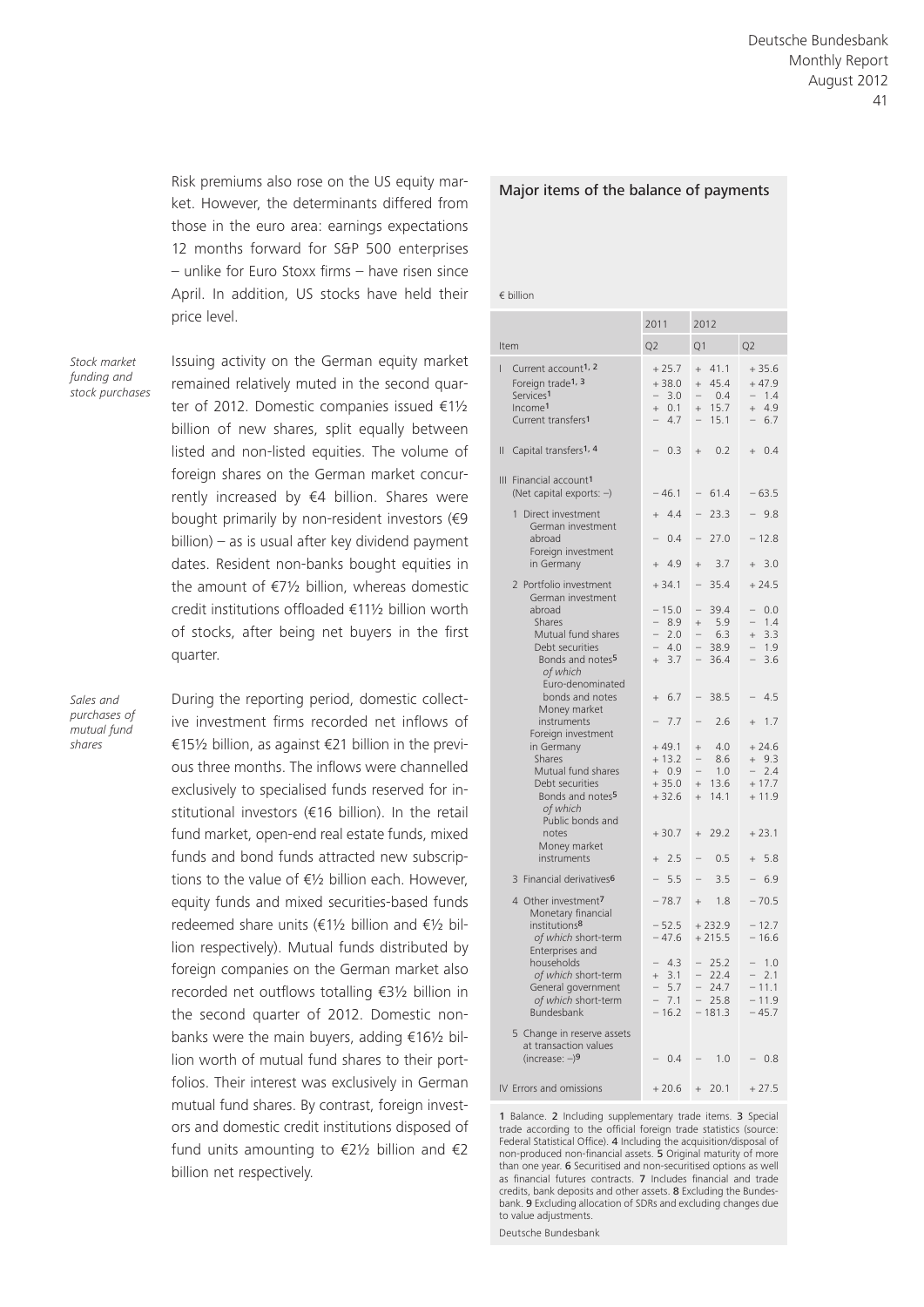# Local bias in German households' equity portfolios

Classical portfolio theory suggests that utility-maximising investors benefit optimally from a broadly diversified portfolio of risky assets. Yet evidence on real-life investment decisions paints a different picture. Recent research indicates not only that investors eschew foreign shares<sup>1</sup> but  $-$  in addition to this – tilt their domestic shareholdings towards firms that are located close to their home. This phenomenon of overweighting locally headquartered companies in a domestic equity portfolio has been dubbed "local bias" in the literature and has proved robust across a variety of countries and for both retail and institutional investors.<sup>2</sup> The significance of an investor's location for his or her investment decisions can be attested for Germany,  $\frac{1}{2}$ 

The database for the following analysis of German households' investment behaviour in terms of overweighting local equities was taken from the Bundesbank's quarterly Securities deposits statistics. Broken down by customer group, they capture the total securities holdings of all deposit accountkeeping banks located in Germany and therefore show which domestic equities are held by German households with a given bank. The study spans the period from December 2005 until December 2009 and covers 1,317 different equities, virtually all listed German enterprises. It makes sense to focus on portfolios held at the savings banks and credit cooperatives because these two categories of domestic banks traditionally have a clear regional customer base. Given this constraint, it may be assumed that the households covered live in the vicinity of their particular bank. For the above period, this narrower dataset still comprises a total of 1,715 banks.

### Local bias measure

To differentiate between local and nonlocal equities from an individual investor's perspective, a suitable distance-based measure needs to be determined. A radius of 100 kilometres around a given investor's location is commonly used in the literature. This radius is also used in our study to ensure that our findings are comparable with other research results. Although this radius is ultimately an arbitrary choice, it turns out that choosing different distances has little impact on the results. The local bias measure is calculated by comparing the fractional market value of an investor's total portfolio of German equities that is invested locally with the fractional market capitalisation of the total domestic market portfolio within the same radius.<sup>4</sup> This takes due account of the varying degree of agglomeration of listed companies in different German regions. The excess share of local equi-

<sup>1</sup> This familiar phenomenon is known in the literature as home bias.

<sup>2</sup> The literature on local bias was pioneered by the study by J D Coval and T J Moskowitz (1999), Home Bias at Home: Local Equity Preference in Domestic Portfolios, in Journal of Finance 54, pp 2045-2073. The authors' paper shows that US fund managers display a preference for investing in local firms. Evidence of local bias among US households is provided by M S Seasholes and N Zhu (2010), Individual Investors and Local Bias, Journal of Finance 65, pp 1987-2010. This phenomenon among households has also been found inter alia in various Scandinavian countries (Finland: M Grinblatt and M Keloharju (2001), How Distance, Language, and Culture Influence Stockholdings and Trades, Journal of Finance 56, pp 1053-1073; Sweden: A Bodnaruk (2009), Proximity Always Matters: Evidence from Swedish Data, in Review of Finance 13, pp 629-656).

<sup>3</sup> For more details, see M Baltzer, O Stolper and A Walter (2011), Home-field advantage or a matter of ambiguity aversion? Local bias among German individual investors, Deutsche Bundesbank Discussion Paper, Series 1, No 23/2011.

<sup>4</sup> As is customary in the literature, the market value of free-float domestic equities is used as the denominator.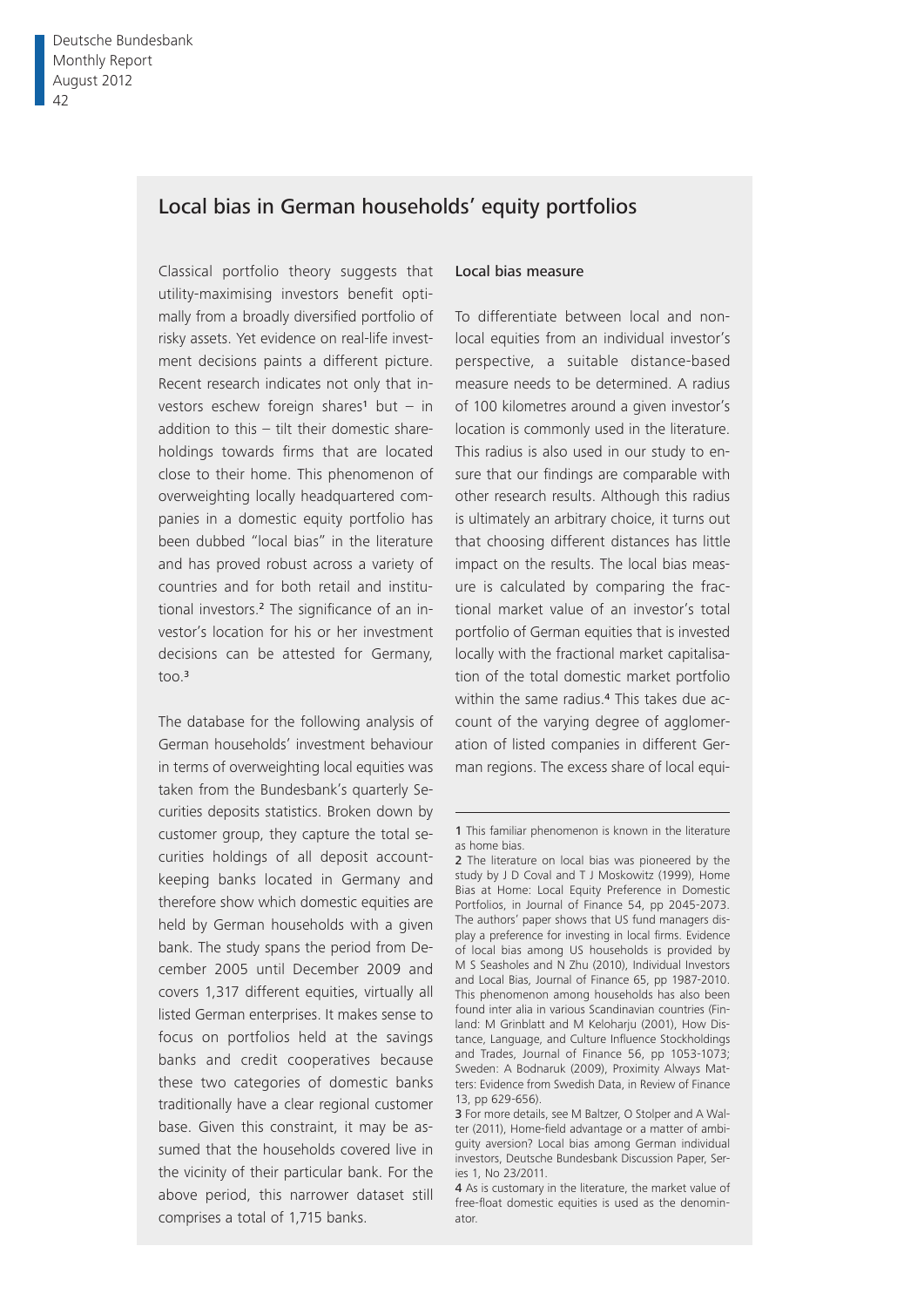ties in the investor's portfolio compared with the corresponding market fraction measures the local bias. The thus calculated average household equity investment in local companies during the observation period actually came to 20.1%, whereas it should have averaged only 11.8% according to the local fraction of the overall market portfolio. This means that the underlying data reveal a substantial average overweigh in local equities of 8.3 percentage points.<sup>5</sup>

This finding might be (partly) explainable by the allocation of company shares to employees as part of their overall remuneration package. Even though this form of employee remuneration still plays a much less prominent role in Germany than it does, say, in the Anglo-Saxon world, German public limited companies also run schemes under which staff can buy shares in their company at a certain discount, usually subject to a lock-up period of several years. Assuming that the employee lives close to the company for which he/she works, these shares would be allocated to the local portion of that employee's portfolio, thereby increasing the local bias in his/her equity portfolio accordingly. However, this possible impact has no bearing on our study since during the lock-up period the employee shares are usually held in an escrow account operated by the company on the employee's behalf.<sup>6</sup> Accordingly, the Bundesbank's Securities deposits statistics assign the employee shares in question not to households but to the relevant company.

### Information asymmetries relating to local equities

Some papers in the local bias literature posit informed (ie rational) investor choice as a possible explanation for the deviation in investment behaviour from classical portfolio theory, assuming that local investors enjoy a positive information asymmetry in respect of local firms. Return-relevant information asymmetries are thought to be particularly likely in the case of smaller companies that are little known outside their region. That, the argument goes, explains why local investments are overweighted. In the literature, this hypothesis is normally tested empirically by comparing the returns on local equity investments with those of the total portfolio. Seasholes and Zhu (2010) point to a number of possible methodological pitfalls in connection with determining an excess return for local equity investments. One of the authors' key caveats is that the returns on local equity investments should be adjusted using the appropriate benchmark portfolio. When calculating a local excess return, therefore, not only the total market return but also the return of the respective market index solely comprising local equities should be included in the regression as an explanatory variable. Only if a statistically significant coefficient remains after adjustment with these two indices can a return-relevant outperformance by local investments truly be inferred. For the German data, the regressions conducted on quarterly returns, regardless of the respective specification, result in no excess returns that are significantly different from zero for local investments, confirming the findings of Seasholes and Zhu (2010) for US households. If the information and transaction costs incurred are additionally factored in, the portfolio individually composed of local

<sup>5</sup> By comparison, T M Doskeland and H K Hvide (2011, Do Individual Investors Have Asymmetric Information Based on Work Experience?, in Journal of Finance 66, pp 1011-1041) use a comparable measure and find a local bias of 13 percentage points for Norwegian households. Seasholes and Zhu (2010, op cit) have calculated a corresponding figure of 14 percentage points for US retail investors.

<sup>6</sup> See D Dorn and G Huberman (2005), Talk and Action: What Investors Say and What They Do, in Review of Finance 9, pp 437-481, here p 469.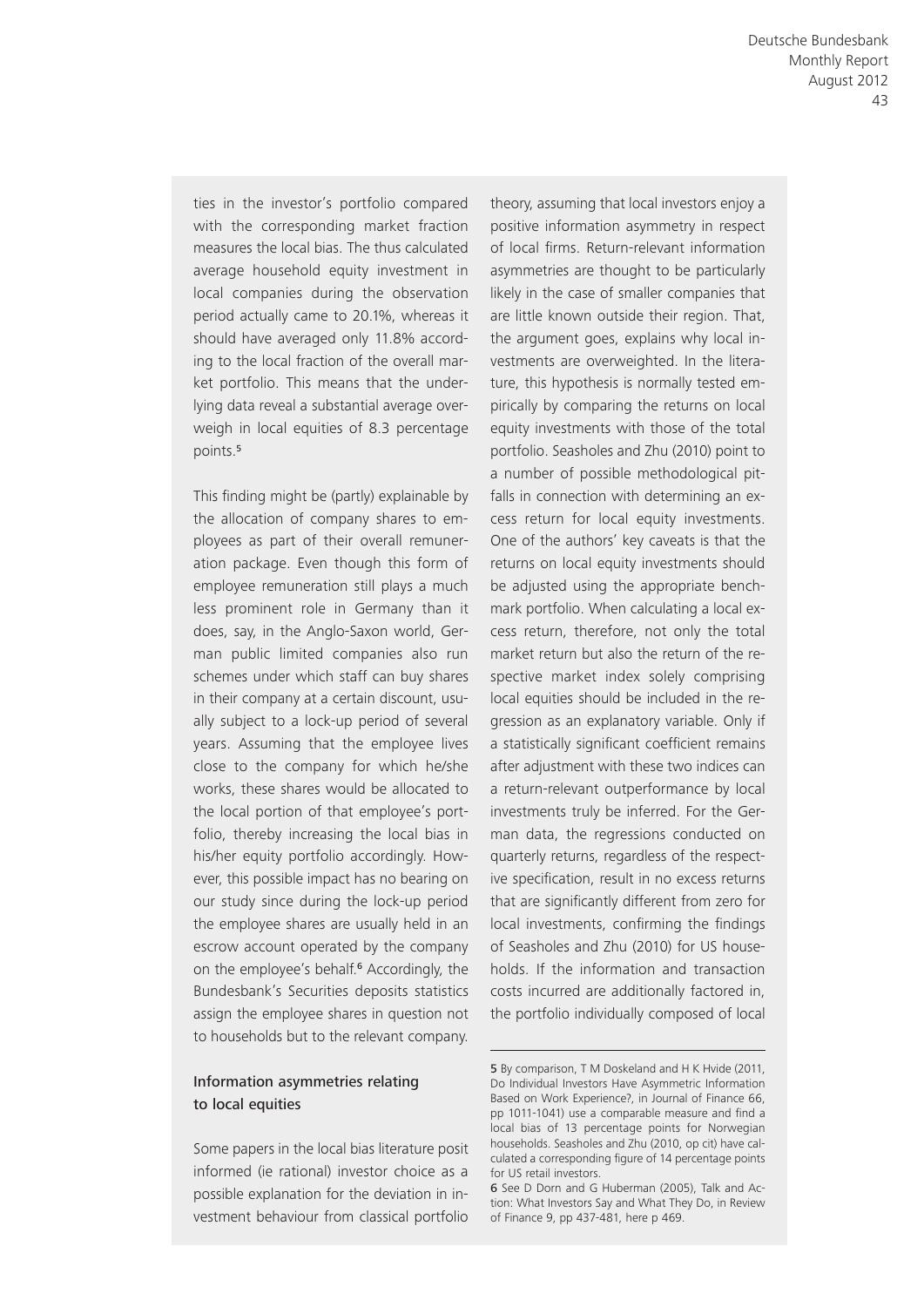companies actually generates a lower overall return than one invested exclusively in the market index.

### Non-return-relevant familiarity

An alternative explanation for the local bias phenomenon is that an investor overweights local equities due to his or her preference for the familiar. This is based on the assumption that investors systematically perceive non-local companies as a riskier investment solely for reasons of geographical distance.7 Accordingly, an investor's preference for local equities is said to be driven primarily by his/her personal risk perception.8 Boyle et al (2012) offer a theoretical concept by including familiarity with certain assets ("ambiguity aversion") as an additional dimension of the portfolio selection process.9 The optimal portfolio then consists of a mix of familiar and unfamiliar assets. According to this approach, the portfolio mix responds dynamically to changing correlations between the assets. The underlying intuition is that unfamiliar assets become less beneficial for portfolio diversification in times of higher correlation so that it is no longer worthwhile for an ambiguityaverse investor to continue holding these assets and he/she instead gives a stronger weighting to familiar stocks – an effect the authors dub the "flight to familiarity". In applying this concept empirically to the dataset used here, it is important to make sure that the change in local bias was actually triggered by an active portfolio shift by the investor. A simple analysis of the overall change in local bias over time is insufficient as different price movements of local equities vis-à-vis non-local equities might also be responsible for a change in the local/ non-local investment mix. For this reason, the actual portfolio changes are observed by keeping prices constant. A regression including the change in the local equity fraction attributable to active trading as a dependent variable shows the expected positively significant impact of the change in correlation among all shares in the portfolio. An increase in correlation leads to a corresponding rise in the percentage of local equities, and *vice versa*. It remains to be seen whether the portfolio shift really was caused by purchases of local equities (and not sales of non-local shares). For this reason a dummy variable is introduced, which is given the value of 1 if trades in local shares are mostly buy orders. This dummy variable proves to be positive and statistically significant, which indicates that corresponding purchases of local investments take place in times of increased correlation and thus confirms the "flight to familiarity" induced by purchases.

In summary, it can be stated that German households are clearly overinvested in local companies, irrespective of their ownership of employee shares. Further, it can be seen that, on average, they do not possess any return-relevant information advantages that would justify the observed local bias. Rather, investors' non-return-relevant familiarity with local equities seems to be of relevance. This suggests that, besides risk and return considerations, investors' familiarity with the investment in question plays a role in their portfolio selection decisions.

<sup>7</sup> See W N Goetzman and A Kumar (2008), Equity Portfolio Diversification, in Review of Finance 12, pp 433-463.

<sup>8</sup> See also most recently M Giannetti and L Laeven (2012), Local bias and Stock Market Conditions, CEPR Discussion Paper.

<sup>9</sup> P Boyle, L Garlappi, R Uppal and T Wang (2012), Keynes Meets Markowitz: The Trade-off Between Familiarity and Diversification, in Management Science 58, pp 253-272.